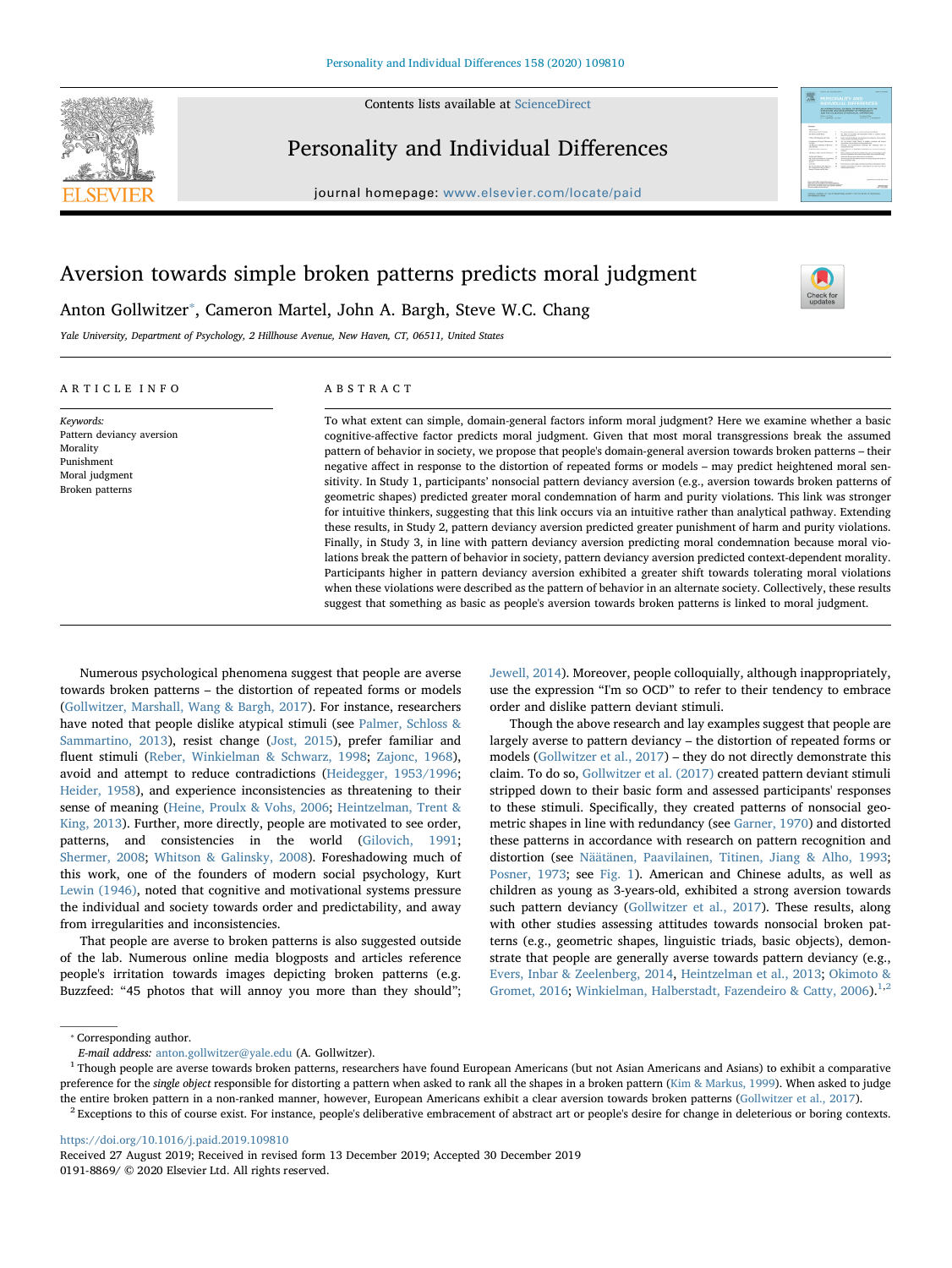<span id="page-1-0"></span>

Fig. 1. Example images included in the nonsocial pattern deviancy measure used by [Gollwitzer et al., 2017.](#page-8-0) Each image was presented separately.

From an evolutionary standpoint, people may hold this aversion in the service of survival. Deviations from redundancies and repetition may signal danger [\(Shermer, 2008](#page-9-8)) and inconsistent care [\(Gollwitzer &](#page-8-4) [Clark, 2018](#page-8-4)). Further, pattern deviancy aversion, as it has been linked to derogating deviant behaviors ([Gollwitzer et al., 2017\)](#page-8-0), may encourage group survival by heightening group cohesion.

Past research has linked people's pattern deviancy aversion to social psychological phenomena. For instance, [Gollwitzer and Clark \(2018\)](#page-8-4) found anxious attachment to relate and lead to higher pattern deviancy aversion. And [Gollwitzer et al. \(2017\)](#page-8-0) and [Gollwitzer, Marshall and](#page-8-5) [Bargh \(2019\)](#page-8-5) found that pattern deviancy aversion predicts greater prejudice against social deviancy, including prejudice against stigmatized individuals, social-norm breakers, statistically negative and positive deviants (e.g., someone very poor and someone very rich), and racial minority group members. These findings may help explain why prejudice is largely directed towards people in society who break the "pattern" around them, whether it be in terms of physical appearance (e.g., dwarfism), character (e.g., addiction), or group-identity (e.g., minorities in the United States; Goff[man, 1963](#page-8-6)). Collectively, these findings relating pattern deviancy aversion to social phenomena suggest that several major psychological phenomena can potentially be reframed in terms of regularities and deviations from these regularities.

Before turning to the hypotheses of this article, we provide two clarifications. First, by pattern deviancy aversion, we do not mean individuals' dislike of uncertainty and ambiguity (e.g., [Budner, 1962](#page-8-7); [Webster & Kruglanski, 1994](#page-9-17)). Simply put, broken patterns are not uncertain or ambiguous; they entail an evident irregularity rather than the potential of an irregularity occurring. Indeed, past research has found that pattern deviancy aversion and variables capturing a dislike of uncertainty and ambiguity only correlate weakly to moderately ([Gollwitzer et al., 2017\)](#page-8-0).

Second, pattern deviancy is not the same as novelty. As noted by [Gollwitzer et al. \(2019\)](#page-8-5): "stimuli that are novel are not necessarily pattern deviant. For instance, consider a grove of many novel, exotic fruits. In this scenario the fruits are novel but not pattern deviant; in the grove, the pattern is the exotic, novel fruits – a common fruit would actually be pattern deviant in this scenario." Indeed, though pattern deviancy aversion and aversion towards novel stimuli correlate, this correlation is not particularly strong ( $rs < -0.04 < 0.29$ , depending on the study; [Gollwitzer & Clark, 2018\)](#page-8-4). Further, multiple studies have found pattern deviancy aversion to relate to social phenomena (e.g., anxious attachment, prejudice) independently of people's aversion towards novelty [\(Gollwitzer & Clark, 2018](#page-8-4); [Gollwitzer et al., 2019](#page-8-5)).

## 1. Hypotheses

Here, we examine whether people's pattern deviancy aversion – people's aversion towards a perceived pattern being broken, disrupted, or distorted – plays a role in people's moral judgments. From an evolutionary account, morality exists to facilitate human cooperation ([Harms & Skyrms, 2008;](#page-9-18) [Nowak,](#page-9-19) 2006), for instance, via direct and indirect reciprocity ([Tomasello & Vaish, 2013\)](#page-9-20), and punishment [\(Fehr &](#page-8-8) [Fischbacher, 2004](#page-8-8)). And, certain proximate processes, perhaps in the service of such ultimate motivations, play a role in moral judgment. For example, moral judgment is informed by reason and deliberation (careful reflection of what is wrong and right; e.g., [Bloom, 2010](#page-8-9); [Kohlberg, 1971\)](#page-9-21) as well as emotions (rapid automatic intuitions;

[Cushman, Young & Greene, 2010](#page-8-10); [Greene & Haidt, 2002;](#page-9-22) [Haidt, 2001](#page-9-23)). Heightened threat-sensitivity has also been shown to inform moral judgment ([Wright & Baril, 2013](#page-9-24)), as has people's empathic tendencies ([Decety & Cowell, 2014\)](#page-8-11). Despite this past research, however, it remains largely unclear whether simple, "low-level" domain-general factors predict our moral judgment.

We hypothesize that a simple cognitive-affective factor, pattern deviancy aversion, predicts variance in people's moral judgments. Specifically, pattern deviancy aversion should predict judging moral violations as more wrong (moral condemnation) and punishing these actions to a greater extent (punishment) because immoral actions are generally abnormal and atypical behaviors in society. Such actions are not only "novel" but – importantly for our hypothesis – they break the typical pattern of behavior in society (e.g., [Mende-Siedlecki, Baron &](#page-9-25) [Todorov, 2013](#page-9-25)). For instance, moral transgressions such as harm violations (e.g., physically harming someone) and purity violations (e.g., sexual contact with a sibling) are behaviors that break the pattern of how humans usually behave in society – these violations break behavioral redundancies. Additionally, purity violations have been characterized as weird and unusual ([Gray & Keeney, 2015](#page-9-26)), and colloquially, people refer to immoral actions as 'deviant' and 'out of line.' Finally, developmental psychologists have noted that morality (considerations of what is "wrong" and "right") may in part emerge from a system concerned with standards and deviations from those standards, including negative responding towards flawed or out of place physical objects ([Kagan, 1981](#page-9-27), [1984](#page-9-28), [1987](#page-9-29); [Kochanska, Casey & Fukumoto,](#page-9-30) [1995\)](#page-9-30). Notably, given the severity of moral violations and the stability of moral judgment (e.g., [Smetana, 1981;](#page-9-31) [Turiel, 1983\)](#page-9-32), it would be remarkable if people's aversion towards simple broken patterns predicts their moral judgment. And, in terms of a theoretical contribution, elucidating that something as basic as pattern deviancy aversion relates to moral judgment would demonstrate that moral judgments are at least partially influenced by simple domain-general factors.

Several empirical findings support the proposed link. For one, pattern deviancy aversion and moral judgment both overlap with certain phenomena. For instance, aversion towards nonsocial broken patterns relates to discomfort towards social-norm violations ([Gollwitzer et al.,](#page-8-0) [2017\)](#page-8-0), and such violations at least partially overlap with moral violations (e.g., [Haidt, Koller & Dias, 1993](#page-9-33)). Importantly though, given that norm violations and moral violations differ in important ways (e.g., stability; [Smetana, 1981](#page-9-31)), the current studies remain an important extension of this previous work. Additionally, pattern deviancy aversion relates and leads to prejudice [\(Gollwitzer et al., 2017](#page-8-0), [2019](#page-8-5)), and the processes underlying the development of prejudice and moral beliefs are linked ([Rutland, Killen & Abrams, 2010](#page-9-34)). Finally, pattern deviancy aversion heightens people's desire for society to have rigid social-norms ([Gollwitzer, Martel & Bargh,](#page-9-35) 2019; see [Gelfand, 2012](#page-8-12); [Pelto, 1968](#page-9-36)), and in such communities, people are more likely to be morally righteous, including endorsing greater punishment of wrongdoers ([Gelfand et al.,](#page-8-13) [2011\)](#page-8-13).

In additional support of our hypothesis, people's moral judgment is influenced by the commonness of the behavior being judged. For instance, both altruistic and selfish behaviors are judged as more moral and punished less when these behaviors are more common (the common is moral heuristic; [Lindström, Jangard, Selbing & Olsson,](#page-9-37) [2018\)](#page-9-37). These findings indicate that uncommon actions – actions which tend to break the behavioral patterns in society – are more likely to be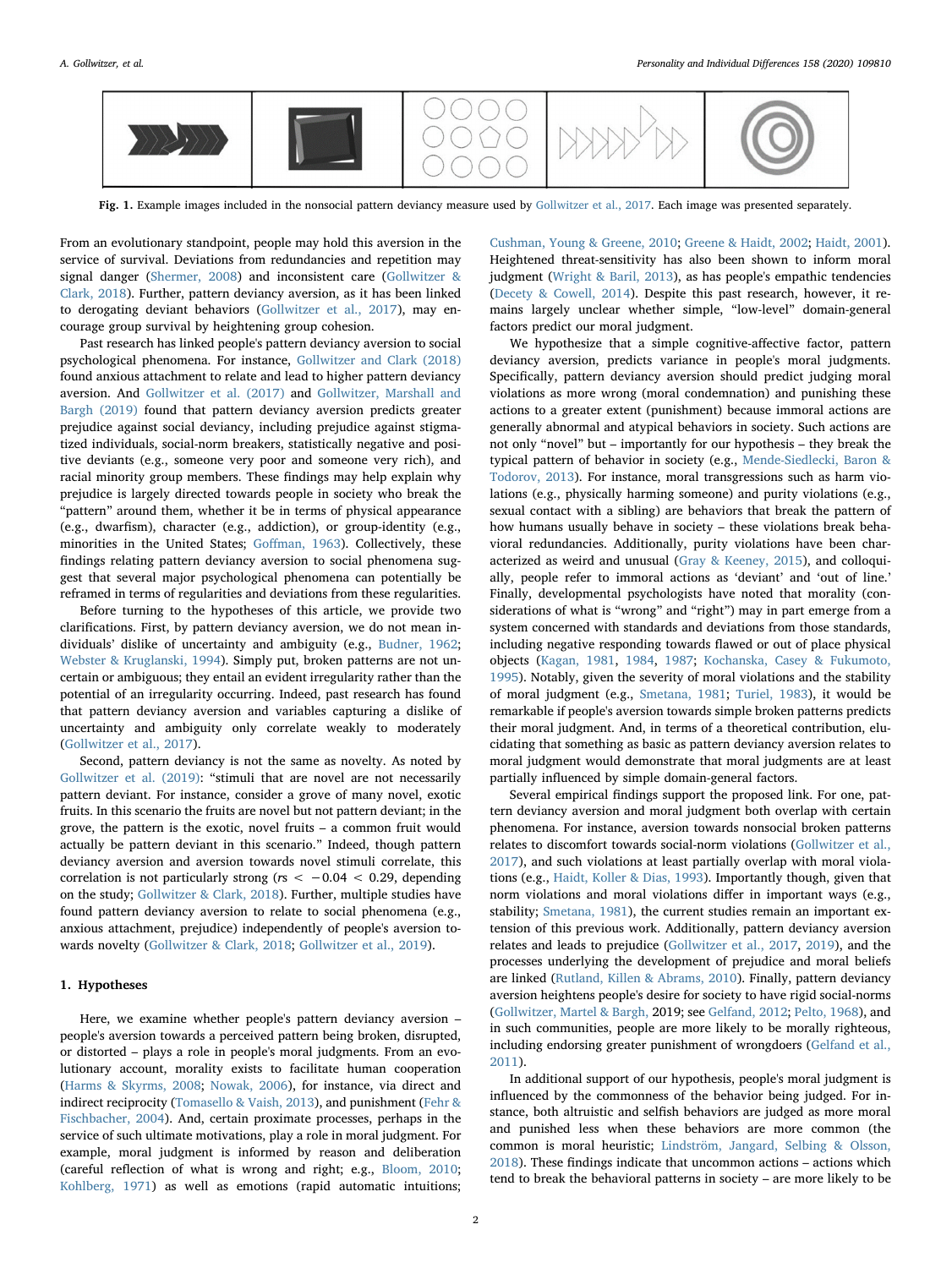evaluated as immoral. As such, pattern deviancy aversion may be one variable underlying the 'common is moral' heuristic: People may perceive altruistic and selfish behaviors as more moral when these actions are common because common behaviors tend to follow behavioral patterns and people value and prefer such "patterned" actions. Finally, in terms of face-validity, consider that the term moralization comes from the Latin root moralis, meaning "proper behavior of a person in society," and researchers have observed that what is deemed proper (what "should" be) is substantially influenced by what actually is, namely, the actual pattern of behavior in society (i.e., descriptive regularities; e.g., [Roberts, Gelman & Ho, 2017](#page-9-38)).

Finally, we propose that the potential link between pattern deviancy aversion and moral judgment occurs via intuitive rather than deliberative processes. As noted earlier, past research has found moral judgment to be informed both by rapid automatic intuitions ([Cushman et al., 2010;](#page-8-10) [Greene & Haidt, 2002](#page-9-22); [Haidt, 2001\)](#page-9-23) and by deliberation and refection (careful reflection of what is wrong and right; e.g., [Bloom, 2010](#page-8-9); [Kohlberg, 1971](#page-9-21)). Because pattern deviancy aversion captures an affective response (i.e., aversion towards broken patterns) and is a basic domain-general factor, we hypothesized that pattern deviancy aversion and moral judgment are likely linked via intuitive processes – trusting one's gut feelings (e.g., [Damasio, 1994](#page-8-14); [Haidt et al., 1993](#page-9-33)). Specifically, people's pattern deviancy aversion should incite feelings of discomfort in response to moral violations, and in turn greater moral condemnation. If true, people who rely on their intuitions should exhibit a stronger link between their pattern deviancy aversion and their moral condemnation. Importantly, examining this question may shed light on the forces driving the intuitionist-pathway to moral judgment; though researchers have noted that intuitions inform morality [\(Greene & Haidt, 2002;](#page-9-22) [Haidt, 2001\)](#page-9-23), it remains unclear where these intuitions originate from.

## 2. Current studies

Across three studies, we investigated whether pattern deviancy aversion predicts moral judgment. In Study 1, we examined whether pattern deviancy aversion relates to judging harm and purity moral violations as wrong, and whether this link is stronger for more intuitive than analytical thinkers (in line with the intuitionist-pathway to moral judgment). In Study 2, we examined whether the potential link between pattern deviancy aversion and moral judgment extends to a more applied context. We tested whether pattern deviancy aversion relates to endorsing greater punishment of others' moral transgressions. Finally, in Study 3, we examined whether pattern deviancy aversion predicts a greater tolerance of moral violations when these violations are described as the pattern of behavior in an alternate society (when these violations are described as common and accepted in an alternate society). Such findings would align with pattern deviancy aversion predicting moral condemnation (at baseline) because moral violations break the pattern of behavior in soicety, and further, would indicate that pattern deviancy aversion predicts context-dependent, flexible moral judgment. Collectively, the three presented studies are theoretically important because they may (1) elucidate that even a basic cognitive-affective factor can be associated with the stable and complex social judgments entailed in morality, (2) illuminate one potential factor underlying the intuitionist-pathway to moral judgment [\(Haidt et al., 1993\)](#page-9-33), and (3) help explain the malleability of certain moral judgments, that is, why moral judgments depend on the surrounding regularities ([Bloom, 2010](#page-8-9); [Lindström et al., 2018\)](#page-9-37).

#### 3. Study 1

We first examined whether pattern deviancy aversion relates to judging harm and purity violations as more morally wrong. In these studies, we considered both harm and purity violations because these are potentially two distinct moral domains ([Haidt & Graham, 2007](#page-9-39));

though, other researchers argue that harm underlies both purity and harm [\(Gray & Keeney, 2015\)](#page-9-26). Additionally, in line with the proposed intuitionist pathway to moral judgment, we examined whether the potential link between pattern deviancy aversion and moral judgment is stronger for intuitive thinkers than it is for deliberative thinkers. Critically, we also controlled for two alternate factors that past research has linked to moral judgment: disgust sensitivity (e.g., [Horberg, Oveis,](#page-9-40) [Keltner & Cohen, 2009;](#page-9-40) [Rozin, 1999;](#page-9-41) [Schnall, Haidt, Clore & Jordan,](#page-9-42) [2008\)](#page-9-42) and conservatism (e.g., [Graham, Haidt & Nosek, 2009;](#page-9-43) [Haidt &](#page-9-39) [Graham, 2007\)](#page-9-39). And, we additionally controlled for variables capturing method variance and demand bias – participants' aversion towards unbroken patterns<sup>[3](#page-2-0)</sup> and their degree of socially desirable responding (e.g., [Fisher, 1993](#page-8-15); [Maccoby & Maccoby, 1954\)](#page-9-44).

#### 3.1. Method

#### 3.1.1. Participants

We applied a power analysis based on past findings relating pattern deviancy aversion to a social construct other than moral judgment (prejudice;  $r = 0.30$ ; [Gollwitzer et al., 2017](#page-8-0)). This power analysis revealed that we needed 138 participants to have 95%  $(1-\beta)$  power (0.05 alpha level). However, to account for participant exclusion and potential differences in the size of these relationships, we aimed to recruit 200 participants. We ended up recruiting 203 participants (119 Female;  $M_{\text{age}}$  = 35.64,  $SD_{\text{age}}$  = 10.83) on Mechanical Turk (MTurk). Seven participants were excluded (see Supplemental Materials). The datasets, analyses, and verbatim materials of the presented studies are available open-access (see Supplements: Data Availability).

#### 3.1.2. Pattern deviancy aversion

We included three measures of pattern deviancy aversion. The first measure, validated by [Gollwitzer et al. \(2017\)](#page-8-0), included five images of broken patterns comprised of geometric shapes (and their unbroken counterparts as control items). For each image, participants responded to: "How much do you like the above image?" Likert-scale:  $1 = Not$  at all to  $7 = A$  lot [\(Fig. 1\)](#page-1-0). We assessed participants' "liking" in order to reduce response-bias in the form of yea and nay-saying. That is, negatively valenced items could have led to a superficial correlation between pattern deviancy aversion and moral judgment via participants responding consistently on the left or right side of both scales (the morality measures, see below, had the following scale endpoints: 1 = not at all wrong, 5 = extremely wrong). See [https://www.](https://www.antongollwitzer.org/materials-scales) [antongollwitzer.org/materials-scales](https://www.antongollwitzer.org/materials-scales) for the full measures.

The second measure was a nonvisual, explicit measure validated by [Gollwitzer et al. \(2019\)](#page-8-5). Participants read: "People feel differently about things that break a pattern, are out of line, and are disordered. How much do you agree with the following statements? Things that break a pattern, are out of line, and are disordered make me feel…" and responded to 3 items: 'Positive,' 'Happy,' and 'Content.' Likert-scale:  $1 =$  Not at all agree to  $7 =$  Strongly agree.

The third measure, validated by [Gollwitzer et al. \(2017](#page-8-0), [2019\)](#page-8-5), was a mental imagery measure. Participants read: "Imagine a collection of objects where all the objects are very similar to one-another… if an object that is very different from the other objects is added to the collection that would make me feel…" and responded to 3 items: 'Positive,' 'Happy,' and 'Content.' Likert-scale:  $1 = Not$  at all agree to  $7 = Strongly$ agree.

#### 3.1.3. Moral judgment

We assessed moral condemnation of two different types of moral

<span id="page-2-0"></span> $^3$  We controlled for participants' aversion towards unbroken patterns because such aversion related positively to aversion towards broken patterns. Importantly, controlling for aversion towards unbroken patterns should account for participant response bias in the form of yea- or nay-saying.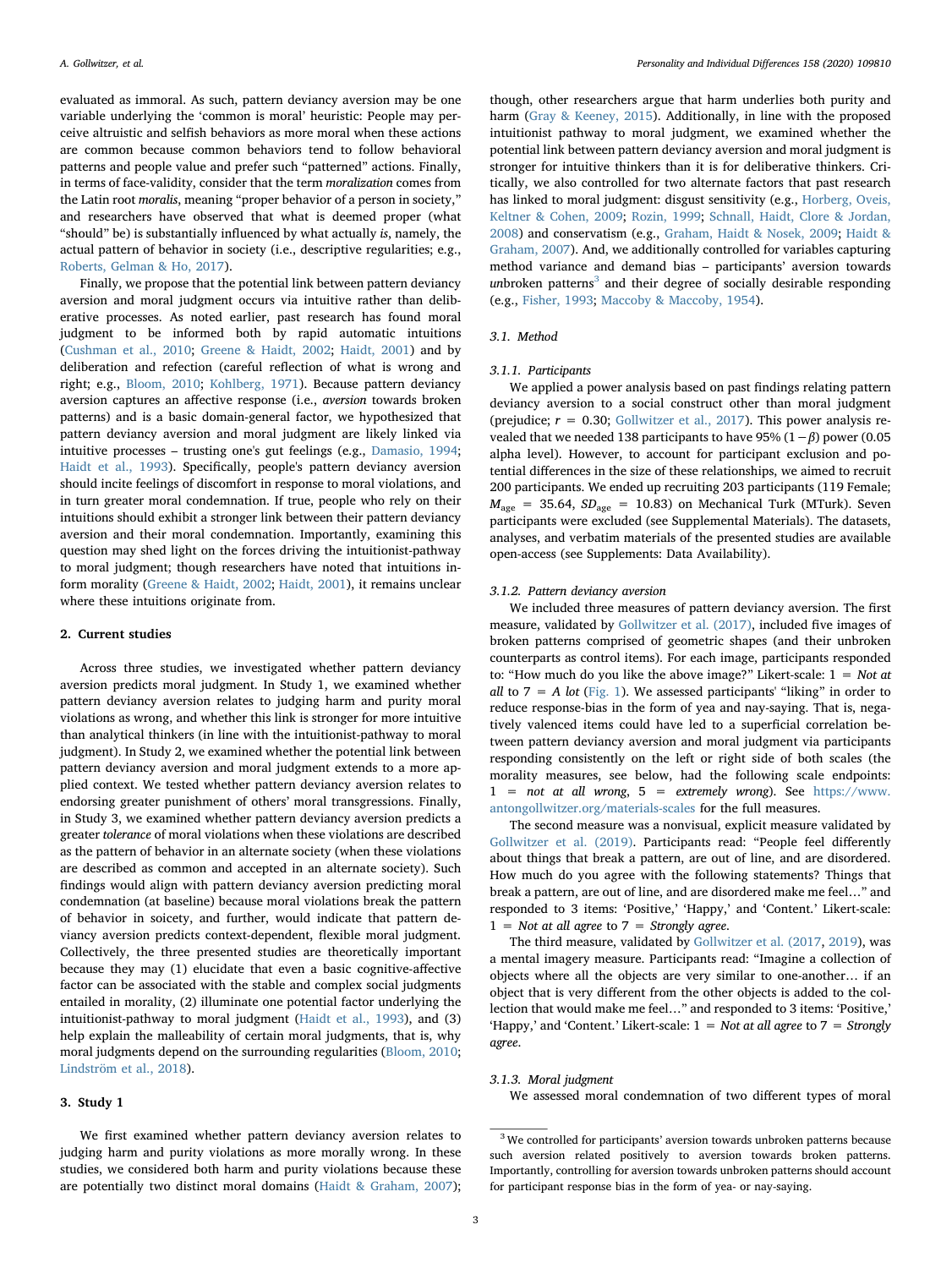violations – harm and purity violations – via 3 validated measures: The MFVQ (Cliff[ord, Iyengar, Cabeza & Sinnott-Armstrong, 2015](#page-8-16)), and two moral violations vignettes measures (see Chakroff[, Russell, Piazza &](#page-8-17) [Young, 2017;](#page-8-17) [Dungan, Chakro](#page-8-18)ff & Young, 2017). Participants judged the moral wrongness ("How morally wrong is this behavior?") of different harm (e.g., "You see a man deprive a boy of food for 2 days") and purity (e.g., "You see a boy pour urine on his lap") violations. Likertscale:  $1 = not at all wrong, 2 = not too wrong, 3 = somewhat wrong,$  $4 = very wrong, 5 = extremely wrong.$ 

## 3.1.4. Intuitive thinking

To assess participants' tendency to engage in intuitive versus deliberative thinking we assessedperformance on the cognitive reflection test (CRT) – lower scores indicate greater intuitive thinking and higher scores greater deliberative, analytical thinking [\(Frederick, 2005;](#page-8-19) see Supplements).<sup>[4](#page-3-0)</sup>

#### 3.1.5. Alternate predictors of moral judgment

We assessed two variables associated with greater condemnation of purity violations as control variables: Disgust propensity and sensitivity ([van Overveld, de Jong, Peters, Cavanagh & Davey, 2006](#page-9-45)), and conservatism (assessed via a political orientation measure; see Supplemental Material for details).

#### 3.1.6. Attention check item

We indirectly assessed participants' attention via the following item: "People vary in the amount they pay attention to these kinds of surveys. Some take them seriously and read each question, whereas others go very quickly and barely read the questions at all. If you have read this question carefully, please write the word yes in the blank box below labeled other. There is no need for you to respond to the scale below." Participants who failed to write "yes" were excluded from the analyses.

## 3.1.7. Demographics

Participants reported their biological sex, age, race, and level of education.

#### 3.1.8. Social desirability

To account for demand effects, we included a scale assessing participants' tendency to respond in a socially desirable manner ([Haghighat, 2007](#page-9-46)).

## 3.1.9. Procedure

Participants completed the pattern deviancy aversion, moral condemnation, and cognitive reflection measures in random order. Thereafter, they completed the disgust, attention check, political orientation, demographics, and social desirability measures (in that order).

## 3.2. Results

We averaged across the three pattern deviancy aversion measures because they strongly loaded onto a single factor (Eigenvalue of 2.03; Principal Axis Factor Analysis) and exhibited high inter-measure reliability,  $\alpha = 0.86$ . Raw correlations between the individual measures: Geometric shapes and face-valid measures,  $r = 0.69$ , geometric shapes and mental imagery measures,  $r = 0.62$ , face-valid and mental imagery measures,  $r = 0.71$ . These results indicate that a latent construct – pattern deviancy aversion – underlies these three measures, and further, that measuring pattern deviancy aversion more or less explicitly

does not seem to greatly alter participants' responses.

We averaged across the three moral judgment measures in terms of harm and purity violations, respectively, as they exhibited high intermeasure reliability (harm:  $\alpha = 0.86$  and purity:  $\alpha = 0.88$ ; see Table S1 for descriptive statistics).

As hypothesized, pattern deviancy aversion predicted greater moral condemnation of harm,  $r(194) = 0.22$ ,  $p = .002$ , 95% CI[.08, 0.35], and purity violations,  $r(194) = 0.20$ ,  $p = .005$ , 95% CI[.06, 0.33] ([Fig. 2\)](#page-4-0). These results remained,  $r(190) = 0.24$ ,  $p = .001$ , and r  $(190) = 0.25$ ,  $p = .001$ , when controlling for disgust sensitivity, political orientation, aversion towards unbroken geometric patterns, and social desirability.

To test unique predictive validity, we entered pattern deviancy aversion, disgust, and political orientation into multivariate regressions predicting participants' moral condemnation of harm and purity violations, respectively. Only pattern deviancy aversion predicted judging both harm and purity violations as wrong, harm:  $\beta = 0.21$ ,  $p = .003$ , and purity:  $\beta = 0.21$ ,  $p = .002$ . Disgust and political orientation predicted judging purity violations as more wrong,  $\beta = 0.14$ ,  $p = .031$ , and  $\beta = 0.34$ ,  $p < .001$ , respectively, but did not predict judging harm violations as more wrong,  $β = 0.08$ ,  $p = .263$ , and  $β = 0.00$ ,  $p = .956$ , respectively. These findings indicate that pattern deviancy aversion is associated with both moral judgment types (harm and purity) even when accounting for other predictors of moral judgment, and further, that pattern deviancy aversion is similarly predictive of judgingpurity violations as wrong ( $β = 0.21$ ) as one's disgust sensitivity ( $β = 0.14$ ), a major theoretical predictor of purity violation concerns [\(Schnall et al.,](#page-9-42) [2008\)](#page-9-42).

We next examined participants' reliance on intuitive versus deliberative thinking. First, a link between pattern deviancy aversion and CRT performance was not found,  $r(194) = 0.04$ ,  $p = .589$ . And, replicating past research ([Pennycook, Cheyne, Barr, Koehler & Fugelsang,](#page-9-47) [2014;](#page-9-47) [Royzman, Landy & Goodwin, 2014](#page-9-48)), lower CRT scores predicted judging purity violations as more wrong,  $r(194) = -0.20$ ,  $p = .006$  (a relationship was not found for harm violations,  $r[194] = -0.08$ ,  $p = .256$ ).

Importantly, in line with our prediction, participants' reliance on intuitive thinking moderated the relationship between pattern deviancy aversion and moral condemnation: The interactions between pattern deviancy aversion and CRT performance predicting condemnation of harm and purity violations were observed, harm,  $\beta = -0.14$ , t (188) =  $-1.96$ ,  $p = .052$  (marginal) and purity,  $\beta = -.14$ , t (188) =  $-2.22$ ,  $p = .028$  [\(Table 1\)](#page-4-1). Further analyses (simple effects) elucidated that, as predicted, participants who performed worse on the CRT (−1 SD) exhibited a stronger link between their pattern deviancy aversion and condemnation of harm and purity violations, ps < 0.001, than those who had higher scores on the CRT  $(+1 SD)$ ,  $ps > 0.502$  (see [Table 1](#page-4-1)). These findings tentatively suggest that the link between pattern deviancy aversion and moral judgment occurs via intuitive, heuristic based responding rather than via deliberative processes.

Finally, it may seem surprising that pattern deviancy aversion predicted condemning harm and purity violations similarly in terms of effect size ( $r = 0.22$  and  $r = 0.20$ ) given that past research has found purity violations to be judged as 'weirder' than harm violations (see [Gray & Keeney, 2015\)](#page-9-26). To address this claim, we had independent participants judge the weirdness of the included harm violations and purity violations in a supplemental study (between-participants design [harm, purity]; Study S1;  $N = 94$ ]. In line with the similarly sized observed correlations, participants did not judge the purity violations as weirder than the harm violations collapsed across the included morality measures, though, they did do so specifically on the MFVQ measure (Cliff[ord et al., 2015;](#page-8-16) see Materials above). Moreover, in line with this finding, specifically on the MFVQ, the relationship between pattern deviancy aversion and moral condemnation was stronger for the purity items than the harm items, as expected (see Supplements for details).

<span id="page-3-0"></span><sup>4</sup> We also assessed participants' self-reported – rather than behavioral – reliance on intuitive thinking. Analyses testing whether these responses moderated the relationship between pattern deviancy aversion and moral judgment revealed inconclusive results. These analyses can be found in the Supplements.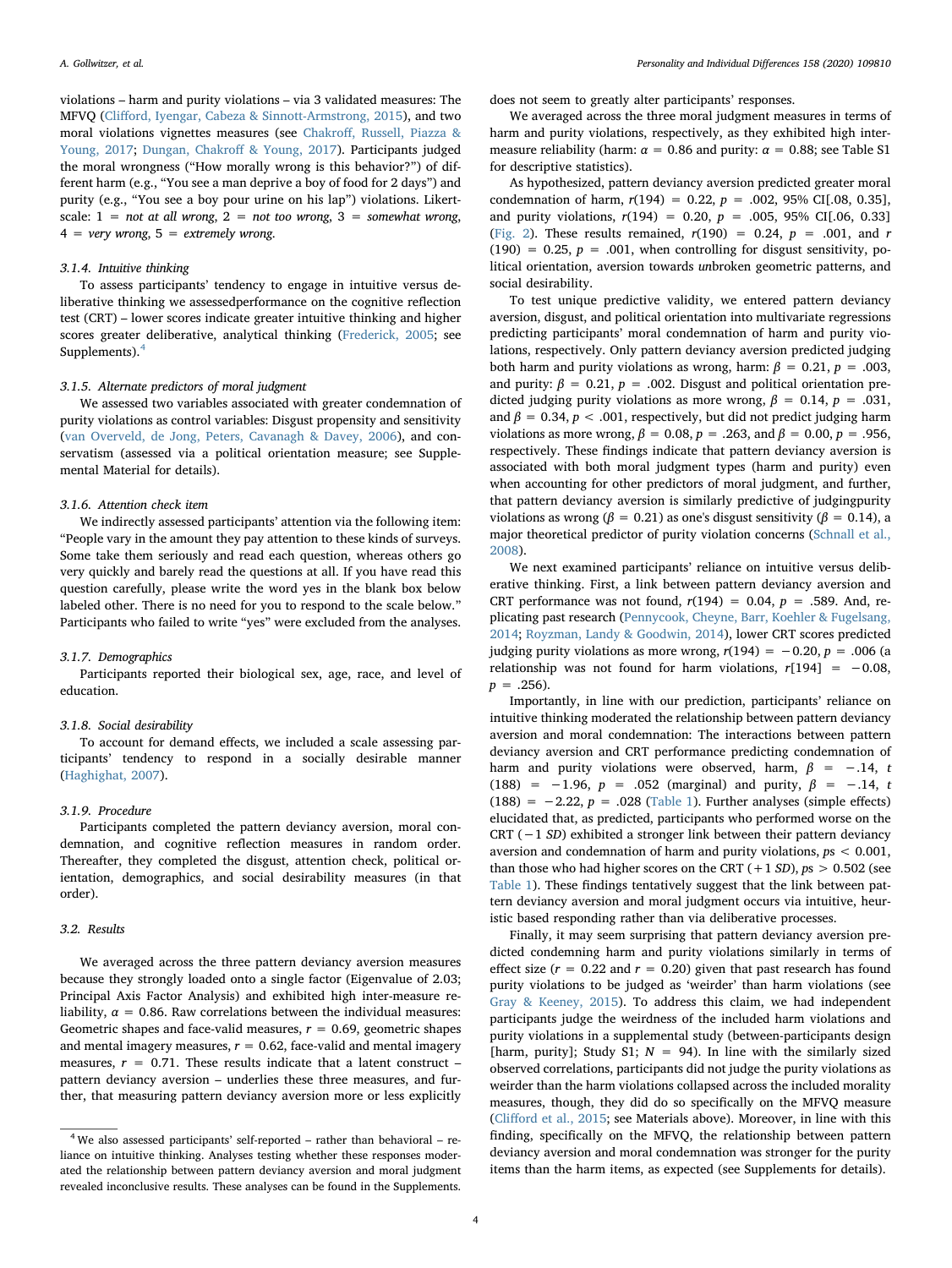## **Moral Norm Violations**

<span id="page-4-0"></span>

Fig. 2. Study 1: Participants' pattern deviancy aversion predicted their degree of moral condemnation of harm and purity violations.

<span id="page-4-1"></span>Table 1 Participants with a Greater Tendency to Engage in Intuitive Thinking Exhibited a Stronger Link Between Pattern Deviancy Aversion and Morally Condemning Harm and Purity Violations in Study 1.

|                                                                                                                       | Link Between PDA and Moral<br>Condemnation                                                                                        |
|-----------------------------------------------------------------------------------------------------------------------|-----------------------------------------------------------------------------------------------------------------------------------|
| Intuitive Thinking (CRT)<br>High Intuitive Thinking (-1 SD in<br>CRT)<br>Low Intuitive Thinking $(+1 S D)$ in<br>CRT) | Harm: $\beta = .36, p < .001$<br>Purity: β = .36, p < .001<br>Harm: $\beta = .07$ , $p = .502$<br>Purity: $\beta = .06, p = .533$ |

Note. PDA = Pattern deviancy aversion.  $CRT = C$ ognitive reflection test. High intuitive thinking entails low scores on the CRT. Low intuitive thinking entails high scores on the CRT. Participants' disgust, political orientation, aversion towards unbroken patterns, and social desirability were controlled for in these analyses.

#### 3.3. Discussion

In Study 1, we found that pattern deviancy aversion predicts harsher moral judgment. Pattern deviancy aversion (e.g., aversion towards broken pattern of geometric shapes) was associated with greater moral condemnation of both harm and purity transgressions. Notably, pattern deviancy aversion remained a significant predictor of moral judgment even when controlling for two factors previously linked to moral judgment: disgust propensity and sensitivity, and political orientation. Study 1 also found that the link between pattern deviancy aversion and moral condemnation is stronger for people who tend to rely on intuitive thinking (i.e., people who have difficulty overriding intuitive responding). These results suggest that pattern deviancy aversion relates to moral judgment via an intuitionist rather than deliberative pathway ([Cushman et al., 2010;](#page-8-10) [Greene & Haidt, 2002;](#page-9-22) [Haidt, 2001](#page-9-23)).

## 4. Study 2: punishment

Study 2 took an applied perspective. Does pattern deviancy aversion also predict greater punishment of moral violations? In Study 1, participants higher in pattern deviancy aversion judged moral transgressions as more wrong. Given that moral condemnation predicts punitive behavior ([Fehr & Fischbacher, 2004](#page-8-8)), pattern deviancy aversion may also predict assigning harsher punishment to harm and purity transgressions. Study 2 tested this possibility.

#### 4.1. Method

#### 4.1.1. Participants

A power-analysis based on the relationship between pattern deviancy aversion and moral condemnation in Study 1 ( $r = 0.25$ ) revealed that we needed 202 participants (95% power). We aimed to recruit 215 participants. The final number of recruited participants was 214 participants (MTurk; 130 Female;  $M_{\text{age}} = 35.40$ ,  $SD_{\text{age}} = 11.95$ ). Four responses were excluded for failing the attention check, and two were excluded because a participant completed the study twice.

## 4.1.2. Pattern deviancy aversion

We assessed pattern deviancy aversion as in Study 1.

#### 4.1.3. Punishment

Participants were first told to imagine being a courtroom judge. They then reported how harshly they would punish several impurity and harm violations taken from the moral harm and purity vignettes included in Study 1 (from the [Dungan et al., 2017](#page-8-18) and [Chakro](#page-8-17)ff et al., [2017](#page-8-17) measures). Likert-scale:  $1 = No$  punishment,  $2 = $10$  Fine,  $3 = $50$  Fine,  $4 = $250$  Fine,  $5 = 1$  Day Jail Time,  $6 = 1$  Week Jail Time,  $7 = 1$  Month Jail Time. Similar scales have been used in past research (e.g., [Carlsmith, Darley & Robinson, 2002](#page-8-20)). For more details regarding the punishment measure, see Supplements.

#### 4.1.4. Other variables

Again, we assessed participants' political orientation and tendency to engage in socially desirable responding. To reduce the length of the study, we did not assess participants' disgust sensitivity and propensity.

#### 4.1.5. Procedure

Participants completed the pattern deviancy aversion measures (clustered together) and the punishment measure in random order. They then completed the attention check item, demographics (including political orientation), and the social desirability measure (as in Study 1).

#### 4.2. Results

Pattern deviancy aversion (collapsed across the three measures as in Study 1;  $\alpha = 0.79$ ) related to harsher punishment of harm violators, r  $(206) = 0.17$ ,  $p = .016$ , 95% CI[.03, 0.30] ([Fig. 3;](#page-5-0) see Table S1 for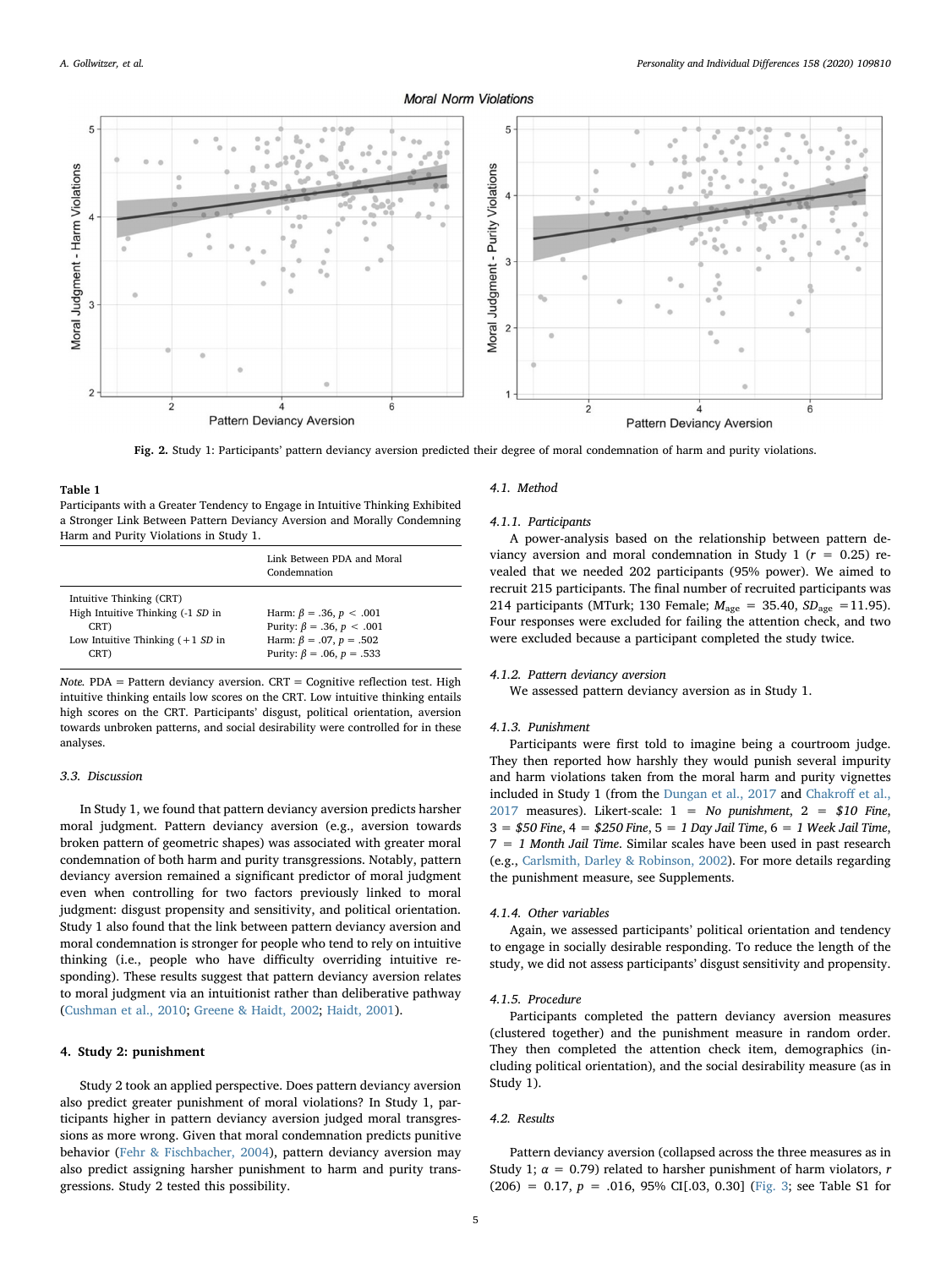<span id="page-5-0"></span>

Fig. 3. In Study 2 (left two graphs), participants' pattern deviancy aversion predicted greater endorsement of punishing moral violations in terms of harm violations but not in terms of purity violations. In Study S2 (far right graph), however, participants' pattern deviancy aversion did predict greater punishment of purity violations when using a more appropriate scale of punishment.

descriptive statistics). This relationship remained,  $r(203) = 0.19$ ,  $p = .007$ , when controlling for political orientation, aversion towards unbroken patterns, and social desirability. In contrast to harm violations, pattern deviancy aversion did not predict punishing purity violations,  $r(206) = -0.02$ ,  $p = .749$ , 95% CI[−0.16, 0.12] ([Fig. 3](#page-5-0)).

In hindsight, it is possible this null relationship arose because the scale we used to assess punishment was inappropriate for purity violations. For instance, it is odd to punish someone with a monetary fine or jail time for 'pouring urine on themselves' or 'smearing cat poop on themselves.' We thus conducted a supplemental study largely similar to Study 2 in which the response-scale was altered to "How strongly do you think the following actions should be punished"  $1 = Not at all$ Punished to 7 = Punished a Lot (Study S2;  $N = 282$ ). This revised scale leaves open the possibility of punishment without monetary fine or imprisonment, but perhaps via verbal condemnation or another form of emotional expression (e.g., [Xiao & Houser, 2005\)](#page-9-49). In this supplemental study, we observed the predicted relationship between pattern deviancy aversion and punishing purity violations,  $r(280) = 0.30, p < .001, 95\%$ CI[.19, 0.40] [\(Fig. 3,](#page-5-0) rightmost graph).

## 4.3. Discussion

Study 2 expanded upon Study 1 by demonstrating that pattern deviancy aversion not only predicts greater condemnation of moral transgressions, but also predicts greater punishment of moral transgressions. This relationship at first did not hold for purity transgressions. We believe this link did not originally appear because we assessed punishment via fine or jail time, and these forms of punishment were inappropriate for punishing purity violations. Indeed, when using a revised scale in Study S2, we found the predicted relationship between pattern deviancy aversion and greater punishment of purity violations. Taken together, our findings extend the findings of Study 1 to an applied moral domain (punishment), and suggest that pattern deviancy aversion may even be linked to moral behavior.

## 5. Study 3

Collectively, the findings of Studies 1 and 2 demonstrate that pattern deviancy aversion predicts harsher moral judgment of harm and purity violations. Yet, it remains unclear why this relationship exists. In the introduction, we proposed that pattern deviancy aversion should predict harsher moral judgment because immoral actions (including harm and purity violations) overwhelmingly break the assumed pattern of behavior in society. If this reasoning is true, then pattern deviancy aversion should actually predict greater tolerance of immoral actions when these actions do not break the pattern of behavior in an alternate society.

We tested this possibility in Study 3. Specifically, we examined whether pattern deviancy aversion predicts a decrease in individuals' condemnation of moral violations from baseline (in one's own society) to when these violations are described as common and accepted (in an alternate society). Such findings would support our claim that pattern deviancy aversion and moral judgment are linked (Studies 1 and 2) because immoral actions in society (at baseline) break the pattern of regular behavior. Additionally, these findings would indicate that pattern deviancy aversion predicts context-dependent moral judgments – moral judgments that are closely attuned to the surrounding behavioral regularities (moral flexibility, [Bartels, 2008;](#page-8-21) moral relativism; e.g., [Shaw & Wainryb, 1999\)](#page-9-50). Furthermore, these findings would raise the possibility of pattern deviancy aversion as one factor underlying the common-is-moral heuristic – that common actions are generally judged as more moral [\(Lindström et al., 2018](#page-9-37)). And finally, these findings may help explain why moral judgments can vary over contexts, time, and communities – immoral actions that are pattern deviant in one context may not necessarily be pattern deviant in another [\(Bartels, 2008](#page-8-21); [Bloom, 2010](#page-8-9)).

## 5.1. Method

#### 5.1.1. Participants

We applied the power-analysis from Study 2. We aimed to recruit 215 participants, and ended up with 215 participants (122 Female;  $M_{\text{age}} = 35.61, SD_{\text{age}} = 11.92$ ) on MTurk. Ten responses were excluded. For detailed methods see Supplemental Material.

## 5.1.2. Pattern deviancy aversion

Pattern deviancy aversion was assessed as in Studies 1 and 2 except the valence of some of the items were reversed to ensure that our results remain consistent across oppositely valenced items (see Supplements).

#### 5.1.3. Context-dependent moral judgment: baseline

Participants' baseline moral judgment (i.e., in their own culture) was evaluated by having participants respond to three of the harm violations and three of the purity violations from the Chakroff [et al. \(2017\)](#page-8-17) and [Dungan et al. \(2017\)](#page-8-18) measures. Participants were presented with the three harm ("John cuts his brother with a sharp knife."; "John intentionally pours a cup of boiling hot water on his brother's lap."; "John calls his brother worthless and insults him.") and the three purity violations ("John kisses his brother on the mouth."; "John strokes his brother's bare inner thigh."; "John changes his phone background to a picture of a man having sex with a horse."), and asked "How morally wrong is this behavior?" Likert-scale:  $1 = not at all$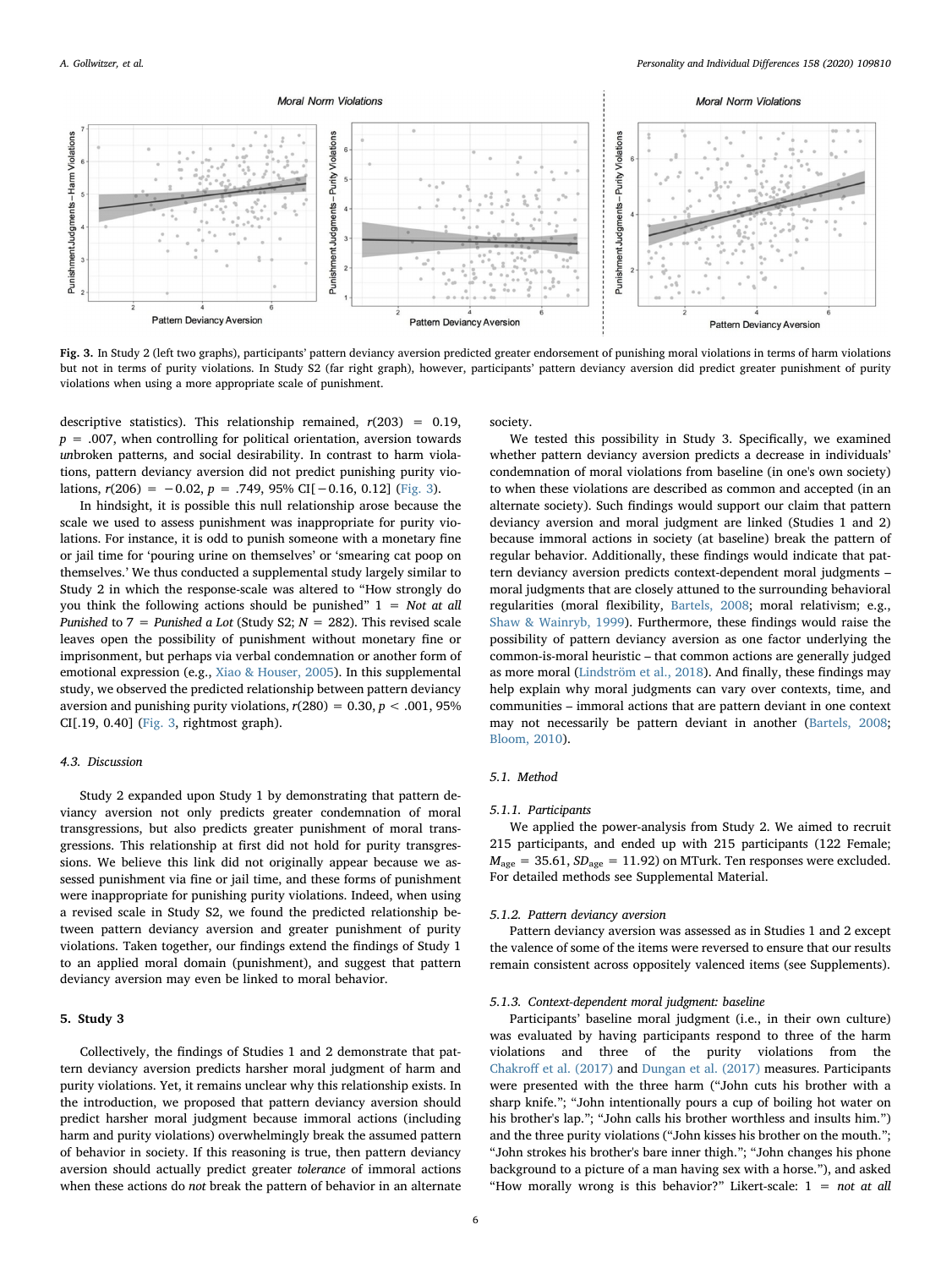wrong,  $2 = not too wrong, 3 = somewhat wrong, 4 = very wrong,$ 5 = extremely wrong.

## 5.1.4. Context-dependent moral judgment: alternate society

Participants' moral condemnation was measured identically to the baseline measure except that participants were told that the moral violations occurred in a society in which such actions were normative – accepted as well as common: (e.g. "John is in a society where it is completely acceptable for siblings to cut each other with sharp knives. All siblings typically cut each other with sharp knives, and it is common practice to do this. John cuts his brother with a sharp knife." "How morally wrong is this behavior?" Likert-scale:  $1 = not at all wrong$ ,  $2 =$  not too wrong,  $3 =$  somewhat wrong,  $4 =$  very wrong,  $5 =$  extremely wrong.

## 5.1.5. Context-dependent moral judgment (explicit)

Four items explicitly assessed participants' endorsement of contextdependent, flexible moral judgment. The items were: "Morals are flexible – what is immoral in one culture is not necessarily immoral in another culture," "When it comes to figuring out what is moral and what is immoral I tend to look at the actions of those around me," "To figure out what is immoral you have to look at the actions of those around you," and "Morals are absolute – what is immoral in one culture is also immoral in another culture" (reverse-coded). Likert-scale:  $1 =$  Not at all agree to  $7 =$  Strongly agree.<sup>[5](#page-6-0)</sup>

## 5.1.6. Procedure

Participants completed the pattern deviancy aversion measures (randomized; clustered together) and the context-dependent moral judgment measures (baseline and alternate society) in random order. They then completed the explicit context-dependent moral judgment, attention check, demographics, and social desirability measures in that order.

## 5.2. Results

In line with past research (e.g., [Shaw & Wainryb, 1999\)](#page-9-50), participants rated moral violations as less immoral when these violations were described as common and accepted in an alternate society, harm: t  $(204) = 9.54, p < .001, d = 0.75$ , impurity:  $t(204) = 13.22, p < .001$ ,  $d = 1.16$  (see Supplemental Table S1 for descriptive statistics). Importantly, as predicted, pattern deviancy aversion moderated this effect for both harm and purity violations. A repeated measures GLM with pattern deviancy aversion as a continuous predictor, moral violation (baseline vs. alternate society) as a within-participants variable, and moral condemnation as the dependent variable found that participants' pattern deviancy aversion predicted a greater change in moral judgment from baseline to when moral violations were described as common and accepted in an alternate society, harm:  $p = .004$ , and purity:  $p = .042$ , respectively ([Table 2;](#page-6-1) [Fig. 4\)](#page-7-0). More specifically, in line with our hypotheses, participants higher in pattern deviancy aversion were more likely to judge moral violations as less wrong, compared to baseline, when these violations were described as common and ac-cepted in an alternate society (see [Table 2](#page-6-1) for simple effects).<sup>[6](#page-6-2)</sup>

## <span id="page-6-1"></span>Table 2

| Study 3: Pattern Deviancy Aversion Predicts Context-Dependent, Flexible Moral |  |  |
|-------------------------------------------------------------------------------|--|--|
| Judgment.                                                                     |  |  |

| Interaction Term: Pattern Deviancy Aversion * Moral Judgment (Baseline Vs. Alternate<br>Society)                 |                                                                                                                                                                                                                                           |                                                                                                                                                                                              |  |
|------------------------------------------------------------------------------------------------------------------|-------------------------------------------------------------------------------------------------------------------------------------------------------------------------------------------------------------------------------------------|----------------------------------------------------------------------------------------------------------------------------------------------------------------------------------------------|--|
| Harm: $F(1, 203) = 8.69$ , $p = .004$ , $np^2 = .041$<br>Purity: $F(1, 203) = 4.18$ , $p = .042$ , $np^2 = .020$ |                                                                                                                                                                                                                                           |                                                                                                                                                                                              |  |
| Simple Effects                                                                                                   |                                                                                                                                                                                                                                           |                                                                                                                                                                                              |  |
| High Pattern Deviancy<br>Aversion $(+1 SD)$<br>Low Pattern Deviancy<br>Aversion (-1 SD)                          | Harm: $F(1, 203) = 80.12$ , $p < .001$ , $np^2 = .283$<br>Purity: $F(1, 203) = 117.92$ , $p < .001$ , $np^2 = .367$<br>Harm: $F(1, 203) = 22.82$ , $p < .001$ , $np^2 = .101$<br>Purity: $F(1, 203) = 63.42$ , $p < .001$ , $np^2 = .238$ |                                                                                                                                                                                              |  |
| <b>Descriptive Statistics</b>                                                                                    |                                                                                                                                                                                                                                           |                                                                                                                                                                                              |  |
| High Pattern Deviancy<br>Aversion $(+1 SD)$<br>Low Pattern Deviancy<br>Aversion (-1 SD)                          | Moral Judgment:<br><b>Baseline</b><br>Harm: $M = 4.43$ ,<br>$SD = 1.16$<br>Purity: $M = 3.97$ ,<br>$SD = 1.15$<br>Harm: $M = 4.36$ .<br>$SD = 1.16$<br>Purity: $M = 3.72$ ,<br>$SD = 1.15$                                                | Moral Judgment:<br>Alternate Society<br>Harm: $M = 3.34$ ,<br>$SD = 1.90$<br>Purity: $M = 2.79$ ,<br>$SD = 1.76$<br>Harm: $M = 3.78$ .<br>$SD = 1.90$<br>Purity: $M = 2.85$ ,<br>$SD = 1.76$ |  |

Crucially, the observed interactions did not significantly differ depending on the type of moral violation (harm versus purity violations); that is, a three-way interaction including moral violation type was not found,  $p = .120$ . Additionally, these findings did not substantially change when controlling for political orientation, aversion to unbroken patterns, and social desirability: harm violations,  $p = .005$ , and purity violations,  $p = .085$ . Furthermore, the order in which participants completed the baseline and alternate society moral items did not impact the results; three-way interactions including measure order (baseline versus alternate society moral items presented first) were not significant, harm:  $p = .854$ , and purity:  $p = .400$ . To provide additional support for these results, we re-analyzed these findings when calculating context-dependent, flexible moral judgment via change-scores. That is, when calculating difference-scores between participants' moral judgments at baseline and when the same moral violations were described as common and accepted in the alternate society (rather than using a repeated measures design as above). In line with our hypothesis, pattern deviancy aversion predicted a larger decrease in moral condemnation from baseline to when moral violations were described as common and accepted, harm:  $r(203) = 0.203$ ,  $p = .004$ , and impurity:  $r(203) = 0.14$ ,  $p = .042$  (see [Fig. 4](#page-7-0)).

Finally, aligning with these findings, pattern deviancy aversion also marginally predicted participants' explicit endorsement of context-dependent, flexible moral judgment,  $r(203) = 0.13$ ,  $p = .059$ . We conclude that pattern deviancy aversion may encourage people to align their moral judgment to the behavioral regularities in their environment.

## 5.3. Discussion

In Study 3, pattern deviancy aversion predicted context-dependent, flexible moral judgment. Individuals high (versus low) in pattern deviancy aversion evaluated moral transgressions as comparatively less egregious when these transgressions were described as common and

<span id="page-6-0"></span><sup>5</sup> One of the four items exhibited poor inter-item reliability ("Morals are absolute – what is immoral in one culture is also immoral in another culture"). Therefore, we did not include this item when calculating participants' explicit context-dependent, flexible moral judgment (including the item did not change the results).

<span id="page-6-2"></span><sup>&</sup>lt;sup>6</sup> Regarding these simple effects, participants' responses to the common and accepted purity violations did not greatly differ depending on pattern deviancy aversion ( $M = 2.76$  vs  $M = 2.88$ ). However, importantly for our hypothesis, the interaction was significant. That is, the change from baseline to alternate society moral impurity judgments was larger for participants higher in pattern deviancy aversion (see also the difference scores analyses in the next

<sup>(</sup>footnote continued)

paragraph). We are specifically interested in this change as it represents the construct we wished to assess – the moral flexibility of participants (i.e., the tendency for their moral judgments to shift depending on the surrounding context).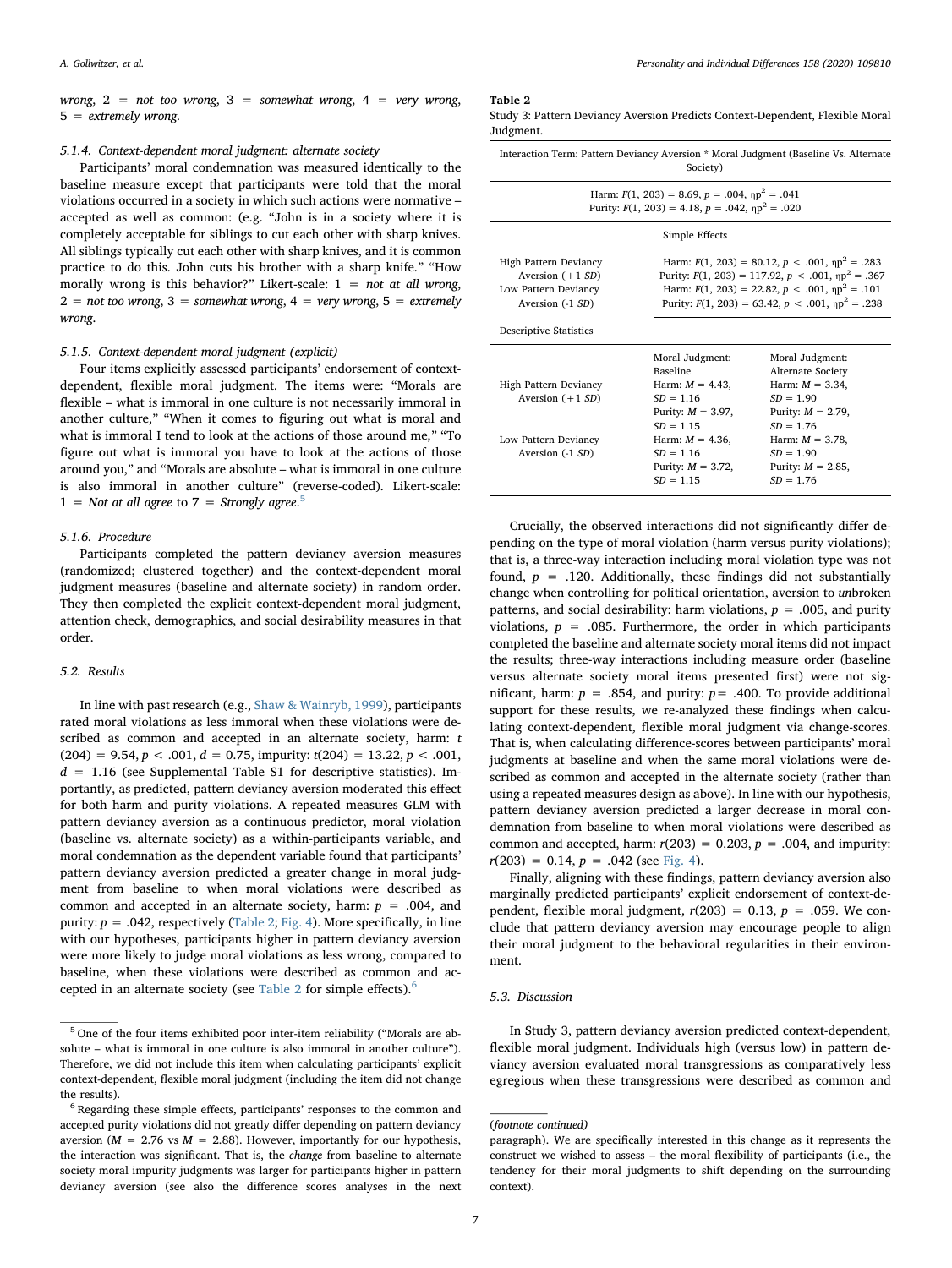<span id="page-7-0"></span>

Fig. 4. Study 3: Pattern deviancy aversion predicted context-dependent, flexible harm and purity moral judgments. Pattern deviancy aversion positively related to judging moral violations as less egregious when these violations were described as common and accepted in an alternate society as compared to baseline (in one's own society). Flexible moral judgment was calculated via difference scores (see the results section of Study 3) for the purposes of this figure.

accepted in society as compared to at baseline (when judging the moral transgressions in their own culture). These results tentatively indicate that pattern deviancy aversion may help explain why moral judgments can vary over contexts, time, and communities ([Bartels, 2008](#page-8-21); [Bloom, 2010](#page-8-9)) – actions that break the pattern of behavior in one context do not necessarily break the pattern in another context.

#### 6. General discussion

Across three studies, we demonstrated that pattern deviancy aversion – negative affect in response to a perceived pattern being broken, disrupted, or distorted – predicts harsher moral judgment. In Studies 1 and 2, participants' dislike of simple, socially-irrelevant broken patterns predicted their moral condemnation and punishment of harm and purity violations. And, this link seemed to occur via an intuitionist pathway to moral judgment ([Haidt et al., 1993\)](#page-9-33); in Study 1, we found the link between pattern deviancy aversion and moral condemnation was stronger for more intuitive thinkers than deliberative, analytical thinkers. Finally, in Study 3, pattern deviancy aversion predicted greater context-dependent, flexible moral judgment. Specifically, pattern deviancy aversion predicted a greater shift towards tolerating moral violations when these violations were described as common and accepted in an alternate society. Collectively, these three studies demonstrate that a cognitive-affective factor as simple as people's aversion towards broken patterns is linked to moral judgment.

Notably, our findings remained when controlling for alternate factors predicting moral judgment, including disgust [\(Schnall et al., 2008](#page-9-42); Study 1), political orientation ([Graham et al., 2009](#page-9-43); [Haidt &](#page-9-39) [Graham, 2007\)](#page-9-39), and social desirability (e.g., [Fisher, 1993;](#page-8-15) [Maccoby &](#page-9-44) [Maccoby, 1954\)](#page-9-44). Moreover, past research has demonstrated that pattern deviancy aversion is unrelated or only weakly related to other potential third-variables (e.g., need for closure; disliking novel stimuli; [Gollwitzer et al., 2017](#page-8-0)). Response bias also does not seem to explain our results; differently valenced response items were utilized across the studies, and further, participants' socially desirable responding did not account for our results. Finally, in Study 1, we observed hypothesis concordant results when assessing participants' reliance on intuitive thinking using the cognitive reflection test – a behavioral performance measure that is unlikely to be influenced by response or demand bias ([Frederick, 2005\)](#page-8-19).[7](#page-7-1)

Our findings contribute to research on moral judgment by introducing a basic domain-general, cognitive-affective factor – people's pattern deviancy aversion – as one predictor of the variance observed in people's moral judgment (e.g., [Bloom, 2010](#page-8-9); [Cushman et al., 2010](#page-8-10); [Greene & Haidt, 2002](#page-9-22); [Haidt, 2001](#page-9-23); [Kohlberg, 1971\)](#page-9-21). Notably, of the predictors of moral judgment included in our studies (disgust sensitivity and political orientation), only pattern deviancy aversion predicted moral condemnation of divergent types of moral violations – both harm and purity violations. Additionally, pattern deviancy aversion predicted moral condemnation of purity violations to a similar extent as disgust propensity and sensitivity, a major theoretical predictor of moral purity concerns (e.g., [Schnall et al., 2008\)](#page-9-42). Taken together, our findings suggest that pattern deviancy aversion may motivate greater moral sensitivity which, importantly, can facilitate human cooperation and cohesion ([Harms & Skyrms, 2008](#page-9-18); [Nowak, 2006\)](#page-9-19).

Though researchers have noted that intuitive processes inform morality ([Greene & Haidt, 2002;](#page-9-22) [Haidt, 2001\)](#page-9-23), it remains unclear where such "gut" responding originates from. Potentially, pattern deviancy is one factor that informs the intuitionist pathway to moral judgment. That is, pattern deviancy aversion heightens negative affect towards moral violations (given their irregularity), which in turn induces harsher moral judgments. In line with this possibility, in Study 1, the relationship between pattern deviancy aversion and moral judgment was stronger for more intuitive thinkers; indeed, analytical, reflective thinkers were able to attenuate or even eliminate the predictive power of pattern deviancy aversion on their moral judgment. Nonetheless, interpreting the results of Study 1 in terms of the intuitionist pathway to moral judgment should be approached cautiously. For one, we did not directly test the intuitionist pathway – we did not test whether causally heightening pattern deviancy aversion increases negative affect towards moral violations and in turn induces harsher moral responding. Second, we did not control for participants' numerical ability, a factor commonly controlled for in studies involving the CRT (see [Pennycook &](#page-9-51) [Ross, 2016](#page-9-51)). Future research should more directly examine whether pattern deviancy aversion qualifies as an antecedent of the intuitionist pathway to moral judgment ([Haidt et al., 1993\)](#page-9-33).

<sup>(</sup>footnote continued)

participants personified the geometric shapes). [Gollwitzer et al. \(2017\)](#page-8-0) found participants' tendency to anthropomorphize not to moderate the link between pattern deviancy aversion and prejudice. Further, the pattern deviancy aversion measures included in the studies presented here included nonvisual, explicit measures of pattern deviancy aversion.

<span id="page-7-1"></span> $^7\!\!$  Our findings are unlikely to arise via anthropomorphism (i.e., that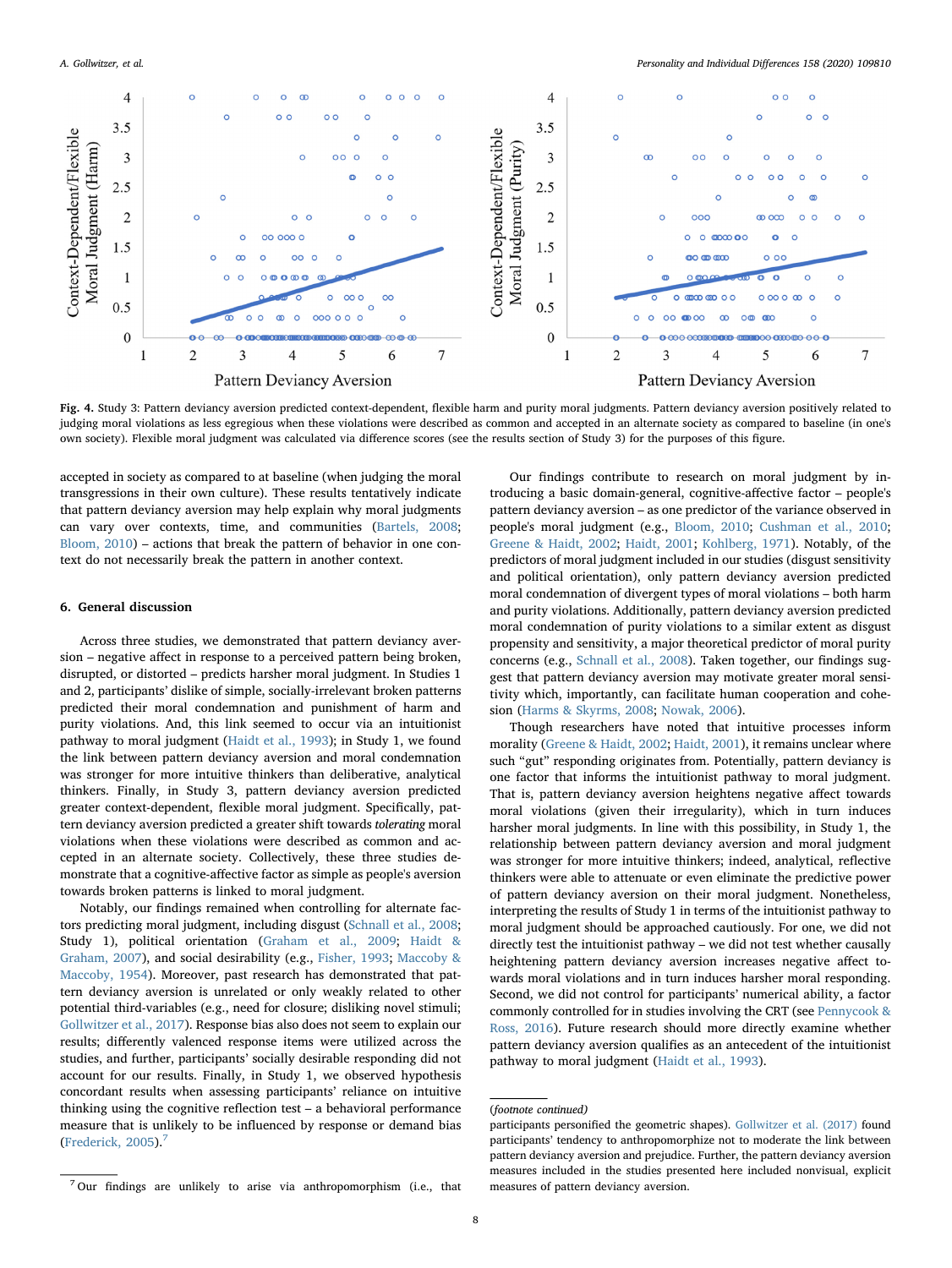Our findings encourage the adoption of an interactionist perspective when studying morality – psychological phenomena emerge from an interaction between the individual and the environment ([Lewin, 1946](#page-9-10)). In Study 3, participants' pattern deviancy aversion interacted with the behavioral regularities in a society to predict their moral judgment; pattern deviancy aversion predicted a greater shift (from baseline) towards tolerating moral violations when these violations were described as common and accepted in an alternate society. The findings of Study 3 also indicate that pattern deviancy aversion may in part underlie or at least moderate the common is moral heuristic – selfish as well as altruistic acts are evaluated as more moral when they are more common ([Lindström et al., 2018\)](#page-9-37). And finally, the findings of Studies 3 and 1, considered collectively, suggest that pattern deviancy aversion is an intuitive, automatic factor potentially contributing to moral relativism – previous research has only identified reflective, deliberative causes (e.g., reasoning that a moral violation accepted in an alternate society must be beneficial and consensual in that society; [Shaw &](#page-9-50) [Wainryb, 1999\)](#page-9-50).

Our findings may help elucidate why immoral actions such as lying and cheating are judged as less morally wrong than other moral violations [\(DePaulo, Kashy, Kirkendol, Wyer & Epstein, 1996;](#page-8-22) [McCabe &](#page-9-52) [Trevino, 1993\)](#page-9-52) – these immoral actions do not break the pattern of behaviors in society per se. Pattern deviancy aversion may also help explain antisocial punishment – punishment of people exhibiting extreme pro-sociality [\(Du & Chang, 2015](#page-8-23); [Herrmann, Thöni & Gächter,](#page-9-53) [2008;](#page-9-53) [Lindström et al., 2018](#page-9-37)). That is, extremely pro-social actions, similarly to anti-social actions, break the regular pattern of behavior in society, and thus, people's pattern deviancy aversion should drive them to disapprove of and punish such actions. Indeed, [Irwin and](#page-9-54) [Horne \(2013\)](#page-9-54) explicitly created descriptive regularities in economic game paradigms (i.e., set amounts that players contributed to other players) and found that participants punished players who altruistically broke these regularities.

The current research is limited in certain ways. First, we did not examine the difference between pattern deviancy aversion (distortions of repeated forms or models) and prototype deviancy aversion (deviations from people's perceived 'perfect' mental representation of a category; [Palmer et al., 2013\)](#page-9-0). Future research should seek to do so. Second, the current findings are largely restricted to self-report measures, and thus, the generalizability of the current findings regarding actual behavior (e.g., actual judges' sentencing; Study 2) should be approached cautiously. Third, the scenario presented to participants in Study 3,that immoral actions are accepted and common in an alternate society, was largely artificial. That is, we did not actually change the moral environments of participants, rather, we asked participants to imagine these changes. Fourth, we examined the link between pattern deviancy aversion and moral judgment solely in a correlational manner. Future research should examine the potential causality of this link. Fifth, we did not examine whether personality type plays a role in our results. For instance, pattern deviancy aversion may be linked negatively to the personality trait of openness to experience, which may, in part, contribute to why pattern deviancy aversion predicted harsher responses to moral violations in our studies.

Finally, a few points deserve to be emphasized. First, numerous factors aside from pattern deviancy aversion underlie variance in people's moral judgment (e.g., rational thought, religious beliefs). These different factors may override and interact with pattern deviancy aversion in predicting certain moral judgments. Second, we do not claim that moral judgments are 'scaffolded' off of pattern deviancy aversion. That is, pattern deviancy aversion does not need to arise earlier in development or be more 'rudimentary' than people's moral judgment for such aversion to inform moral judgment. Third, we do not claim that the predictive power of pattern deviancy aversion is specific to moral judgments or the moral domain. That is, pattern deviancy aversion may also predict judging non-moral norm violations as wrong and punishing these violations. Such results would support our

argument that pattern deviancy aversion predicts harsher moral judgment because moral violations break the normative pattern of behavior in society.

Across three studies, we demonstrated that pattern deviancy aversion predicts individual differences in moral judgment (Studies 1 and 2), and plays a role in the context-dependency and flexibility of moral judgment (Study 3). Taken together, the current results endorse the notion that, though seemingly unrelated, simple cognitive-affective factors – such as people's pattern deviancy aversion – may inform morality.

## Acknowledgments

The authors thank Molly J. Crockett and Paul Bloom for their generous feedback on this research and manuscript.

## Supplementary materials

Supplementary material associated with this article can be found, in the online version, at [doi:10.1016/j.paid.2019.109810.](https://doi.org/10.1016/j.paid.2019.109810)

#### References

- <span id="page-8-21"></span>[Bartels, D. M. \(2008\). Principled moral sentiment and the](http://refhub.elsevier.com/S0191-8869(19)30749-4/sbref0001) flexibility of moral judgment [and decision making.](http://refhub.elsevier.com/S0191-8869(19)30749-4/sbref0001) Cognition, 108, 381–417.
- <span id="page-8-9"></span>[Bloom, P. \(2010\). How do morals change?](http://refhub.elsevier.com/S0191-8869(19)30749-4/sbref0002) Nature, 464, 490.
- <span id="page-8-7"></span>[Budner, S. \(1962\). Intolerance of ambiguity as a personality variable.](http://refhub.elsevier.com/S0191-8869(19)30749-4/sbref0003) Journal of [Personality, 30](http://refhub.elsevier.com/S0191-8869(19)30749-4/sbref0003), 29–50.
- <span id="page-8-20"></span>[Carlsmith, K. M., Darley, J. M., & Robinson, P. H. \(2002\). Why do we punish? Deterrence](http://refhub.elsevier.com/S0191-8869(19)30749-4/sbref0004) [and just deserts as motives for punishment.](http://refhub.elsevier.com/S0191-8869(19)30749-4/sbref0004) Journal of Personality and Social [Psychology, 83](http://refhub.elsevier.com/S0191-8869(19)30749-4/sbref0004), 284–299.
- <span id="page-8-17"></span>Chakroff[, A., Russell, P. S., Piazza, J., & Young, L. \(2017\). From impure to harmful:](http://refhub.elsevier.com/S0191-8869(19)30749-4/sbref0005) [Asymmetric expectations about immoral agents.](http://refhub.elsevier.com/S0191-8869(19)30749-4/sbref0005) Journal of Experimental Social [Psychology, 69](http://refhub.elsevier.com/S0191-8869(19)30749-4/sbref0005), 201–209.
- <span id="page-8-16"></span>Cliff[ord, S., Iyengar, V., Cabeza, R., & Sinnott-Armstrong, W. \(2015\). Moral foundations](http://refhub.elsevier.com/S0191-8869(19)30749-4/sbref0006) [vignettes: A standardized stimulus database of scenarios based on moral foundations](http://refhub.elsevier.com/S0191-8869(19)30749-4/sbref0006) theory. [Behavior Research Methods, 47](http://refhub.elsevier.com/S0191-8869(19)30749-4/sbref0006), 1178–1198.
- <span id="page-8-10"></span>[Cushman, F., Young, L., & Greene, J. D. \(2010\). Our multi-system moral psychology:](http://refhub.elsevier.com/S0191-8869(19)30749-4/sbref0007) [Towards a consensus view. In J. M. Doris \(Ed.\).](http://refhub.elsevier.com/S0191-8869(19)30749-4/sbref0007) The Oxford handbook of moral (pp. 47– [71\). New York: Oxford University Press](http://refhub.elsevier.com/S0191-8869(19)30749-4/sbref0007).
- <span id="page-8-14"></span>Damasio, A. R. (1994). Descartes' [error: Emotion, reason, and the human brain.](http://refhub.elsevier.com/S0191-8869(19)30749-4/sbref0008) New York: [Putnam](http://refhub.elsevier.com/S0191-8869(19)30749-4/sbref0008).
- <span id="page-8-11"></span>[Decety, J., & Cowell, J. M. \(2014\). The complex relation between morality and empathy.](http://refhub.elsevier.com/S0191-8869(19)30749-4/sbref0009) [Trends in Cognitive Sciences, 18](http://refhub.elsevier.com/S0191-8869(19)30749-4/sbref0009), 337–339.
- <span id="page-8-22"></span>[DePaulo, B. M., Kashy, D. A., Kirkendol, S. E., Wyer, M. M., & Epstein, J. A. \(1996\). Lying](http://refhub.elsevier.com/S0191-8869(19)30749-4/sbref0010) in everyday life. [Journal of Personality and Social Psychology, 70](http://refhub.elsevier.com/S0191-8869(19)30749-4/sbref0010), 979–995.
- <span id="page-8-23"></span>[Du, E., & Chang, S. W. \(2015\). Neural components of altruistic punishment.](http://refhub.elsevier.com/S0191-8869(19)30749-4/sbref0011) Frontiers in [Neuroscience, 9](http://refhub.elsevier.com/S0191-8869(19)30749-4/sbref0011), 1–8.
- <span id="page-8-18"></span>Dungan, J. A., Chakroff[, A., & Young, L. \(2017\). The relevance of moral norms in distinct](http://refhub.elsevier.com/S0191-8869(19)30749-4/sbref0012) [relational contexts: Purity versus harm norms regulate self-directed actions.](http://refhub.elsevier.com/S0191-8869(19)30749-4/sbref0012) PloS ONE, 12[, e0173405](http://refhub.elsevier.com/S0191-8869(19)30749-4/sbref0012).
- <span id="page-8-3"></span>[Evers, E. R., Inbar, Y., & Zeelenberg, M. \(2014\). Set-](http://refhub.elsevier.com/S0191-8869(19)30749-4/sbref0013)fit effects in choice. Journal of [Experimental Psychology: General, 143](http://refhub.elsevier.com/S0191-8869(19)30749-4/sbref0013), 504–509.
- <span id="page-8-8"></span>[Fehr, E., & Fischbacher, U. \(2004\). Third-party punishment and social norms.](http://refhub.elsevier.com/S0191-8869(19)30749-4/sbref0014) Evolution and [Human Behavior, 25](http://refhub.elsevier.com/S0191-8869(19)30749-4/sbref0014), 63–87.
- <span id="page-8-15"></span>[Fisher, R. J. \(1993\). Social desirability bias and the validity of indirect questioning.](http://refhub.elsevier.com/S0191-8869(19)30749-4/sbref0015) [Journal of Consumer Research, 20](http://refhub.elsevier.com/S0191-8869(19)30749-4/sbref0015), 303–315.
- <span id="page-8-19"></span>[Frederick, S. \(2005\). Cognitive re](http://refhub.elsevier.com/S0191-8869(19)30749-4/sbref0016)flection and decision making. Journal of Economic [Perspectives, 19](http://refhub.elsevier.com/S0191-8869(19)30749-4/sbref0016), 25–42.
- <span id="page-8-2"></span>[Garner, W. R. \(1970\). Good patterns have few alternatives: Information theory's concept](http://refhub.elsevier.com/S0191-8869(19)30749-4/sbref0017) [of redundancy helps in understanding the gestalt concept of goodness.](http://refhub.elsevier.com/S0191-8869(19)30749-4/sbref0017) American [Scientist, 58](http://refhub.elsevier.com/S0191-8869(19)30749-4/sbref0017), 34–42.
- <span id="page-8-12"></span>[Gelfand, M. J. \(2012\). Culture's constraints: International di](http://refhub.elsevier.com/S0191-8869(19)30749-4/sbref0018)fferences in the strength of social norms. [Current Directions in Psychological Science, 21](http://refhub.elsevier.com/S0191-8869(19)30749-4/sbref0018), 420–424.
- <span id="page-8-13"></span>[...Gelfand, M. J., Raver, J. L., Nishii, L., Leslie, L. M., Lun, J., Lim, B. C., & Aycan, Z.](http://refhub.elsevier.com/S0191-8869(19)30749-4/sbref0019) (2011). Diff[erences between tight and loose cultures: A 33-nation study.](http://refhub.elsevier.com/S0191-8869(19)30749-4/sbref0019) Science, 332, 1100–[1104](http://refhub.elsevier.com/S0191-8869(19)30749-4/sbref0019).
- <span id="page-8-1"></span>Gilovich, T. (1991). [How we know what isn't so: The fallibility of human reason in everyday](http://refhub.elsevier.com/S0191-8869(19)30749-4/sbref0020) life. [New York: The Free Press](http://refhub.elsevier.com/S0191-8869(19)30749-4/sbref0020).
- <span id="page-8-6"></span>Goffman, E. (1963). [Stigma: Notes on the management of spoiled identity.](http://refhub.elsevier.com/S0191-8869(19)30749-4/sbref0021) New York: Simon [and Schuster](http://refhub.elsevier.com/S0191-8869(19)30749-4/sbref0021).
- <span id="page-8-4"></span>Gollwitzer, A., & Clark, M. S. (2018). Anxious attachment as an antecedent of people's aversion towards pattern deviancy. European Journal of Social Psychology. [https://doi.](https://doi.org/10.1002/ejsp.2565) [org/10.1002/ejsp.2565.](https://doi.org/10.1002/ejsp.2565)
- <span id="page-8-5"></span>Gollwitzer, A., Marshall, J., & Bargh, J. A. (2019). Pattern deviancy aversion predicts prejudice via a dislike of statistical minorities. Journal of Experimental Psychology: General. <https://doi.org/10.1037/xge0000682> Advance online publication.
- <span id="page-8-0"></span>[Gollwitzer, A., Marshall, J., Wang, Y., & Bargh, J. A. \(2017\). Relating pattern deviancy](http://refhub.elsevier.com/S0191-8869(19)30749-4/sbref0024) [aversion to stigma and prejudice.](http://refhub.elsevier.com/S0191-8869(19)30749-4/sbref0024) Nature Human Behaviour, 1, 920–927.